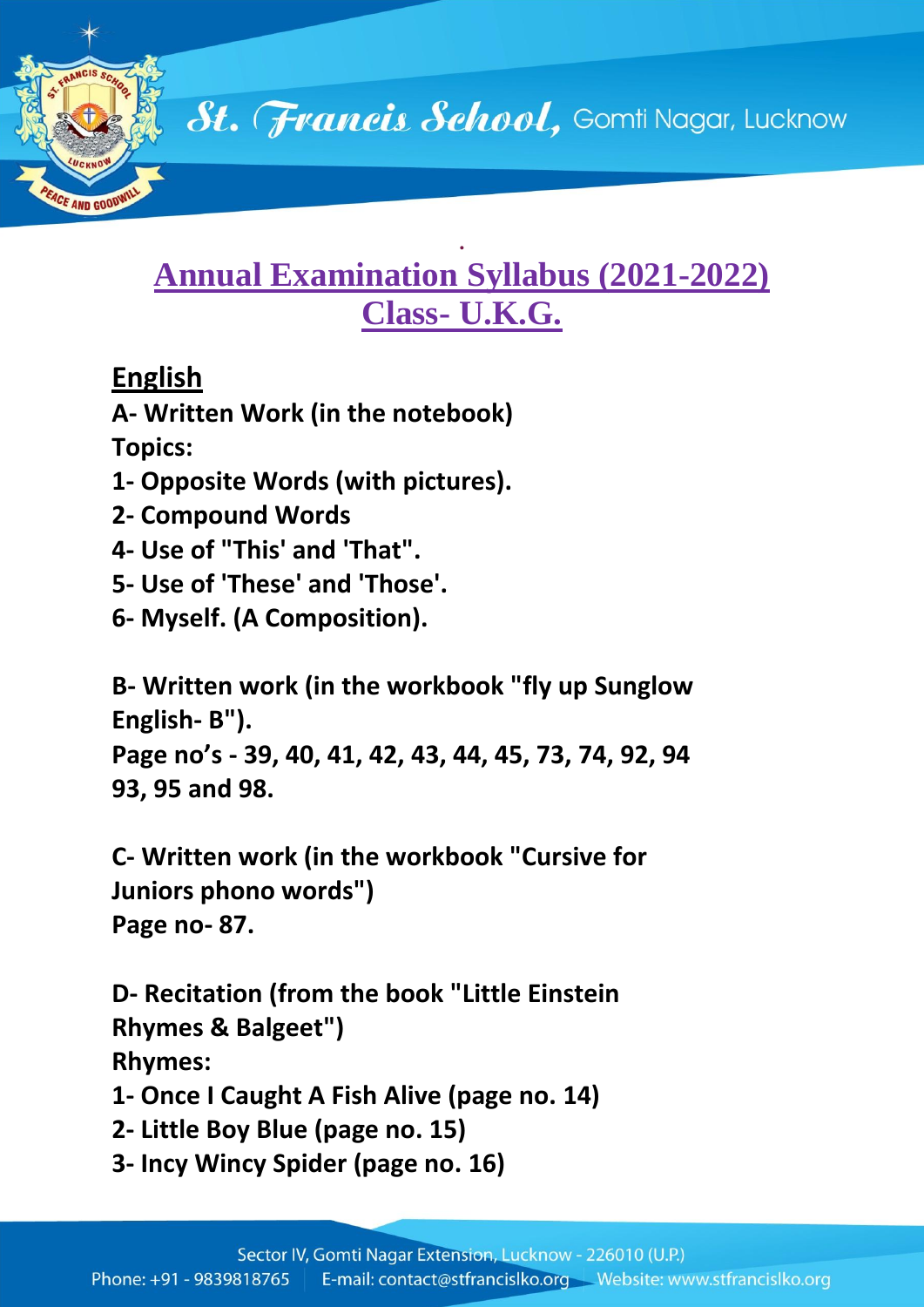

**4- Good Habits (page no. 17)**

**E- English Conversation ( from the book "Speak Well Conversation")**

- **1- In the shop (Page no.29)**
- **2- Going for a picnic (Page no. 30)**
- **3- Picture reading (Page no. 31)**
- **4- Everyday activity (Page no. 32)**

### **Hindi**

**A- Written Work (in the workbook and notebook both)**

**Topics:**

**1- 'Au' ki Matra (All the related exercises will be done).**

**2- 'Ang' ki Matra (All the related exercises will be done).**

**3- 'Aha' ki Matra (All the related exercises will be done).**

**4- Mera Parichay.**

**B. Orals (Recitation) ( in the book "Little Einstein Rhymes & Balgeet")**

### **Rhymes:**

- **1- Holi Aayi (page no.- 28).**
- **2- Baarish (page no.-29).**
- **3- Mera Ghoda (page no.- 30).**
- **4- Apni Apni Boli (page no.- 31).**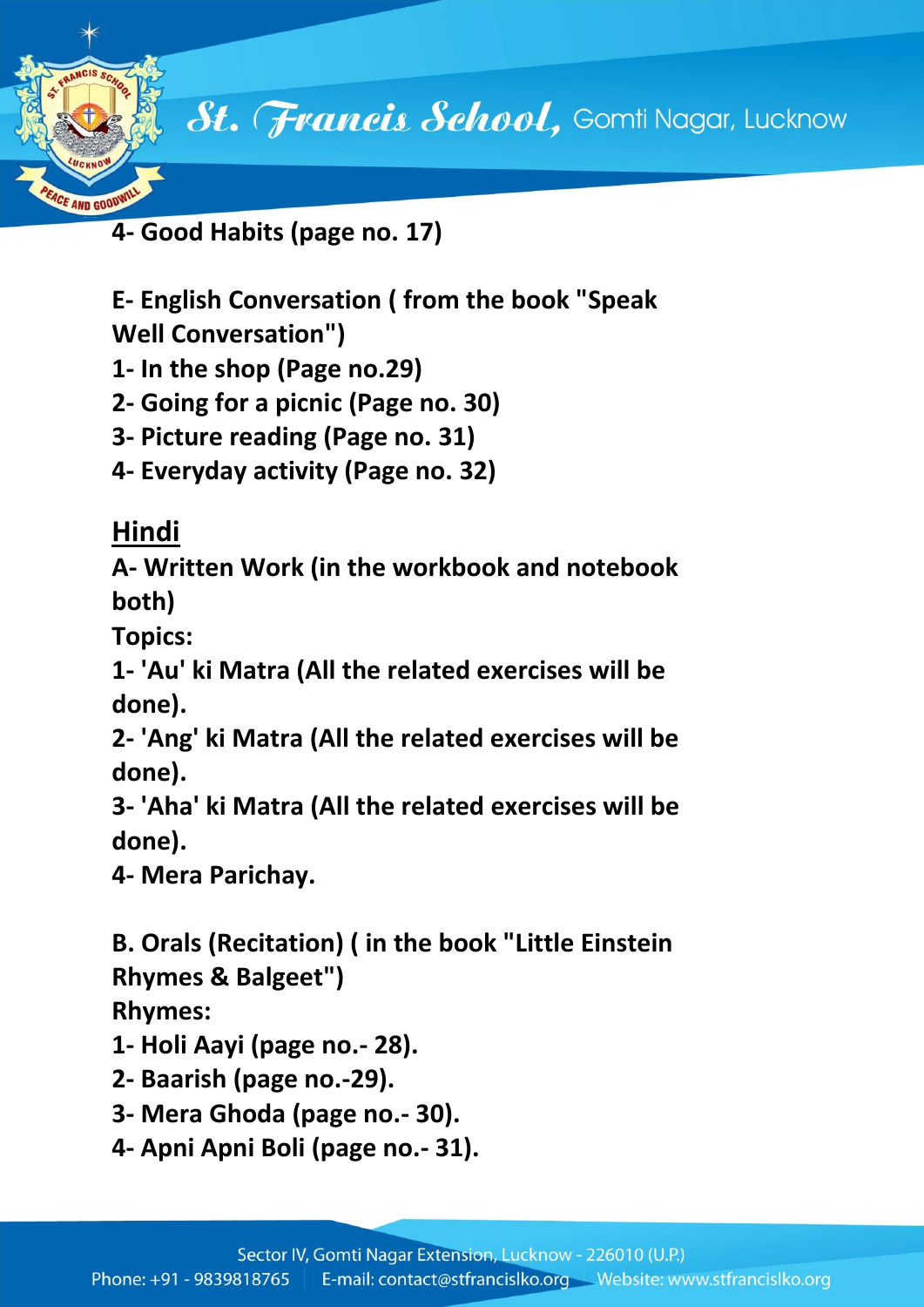

St. Francis School, Gomti Nagar, Lucknow

# **Maths**

**A- Written Work (in the notebook)**

**Topics:**

- **1- Counting (251 - 300).**
- **2- Backward counting (100 to 51).**
- **3- Number names (from 81 to 100).**
- **4- Ordinal Numbers (from 1st to 20th).**
- **5- Table of 3.**

**6- Put the correct signs of Greater than >, Less than** <, and Equal to =  $(1 - 300)$ .

- **7- Revision of Addition and Subtraction Sums.**
- **8- Before/After/ between numbers (1 - 300).**

**(All the terms is to covered in Annual Exams)**

# **E.V.S.**

**A- Written Work (from the notebook).**

**Topics:**

**1- Body parts(All the related exercises will be done)**

**2- Colour and shapes. (All the related exercises will be done).**

- **3- Be clean. (All the related exercises will be done).**
- **5- Our Helpers (All the related exercises will be done).**

**B- Orals (from the workbook "Titbits" Topics:**

- **1- Body parts (page no.4)**
- **2- Colour and shapes (page no. 11)**